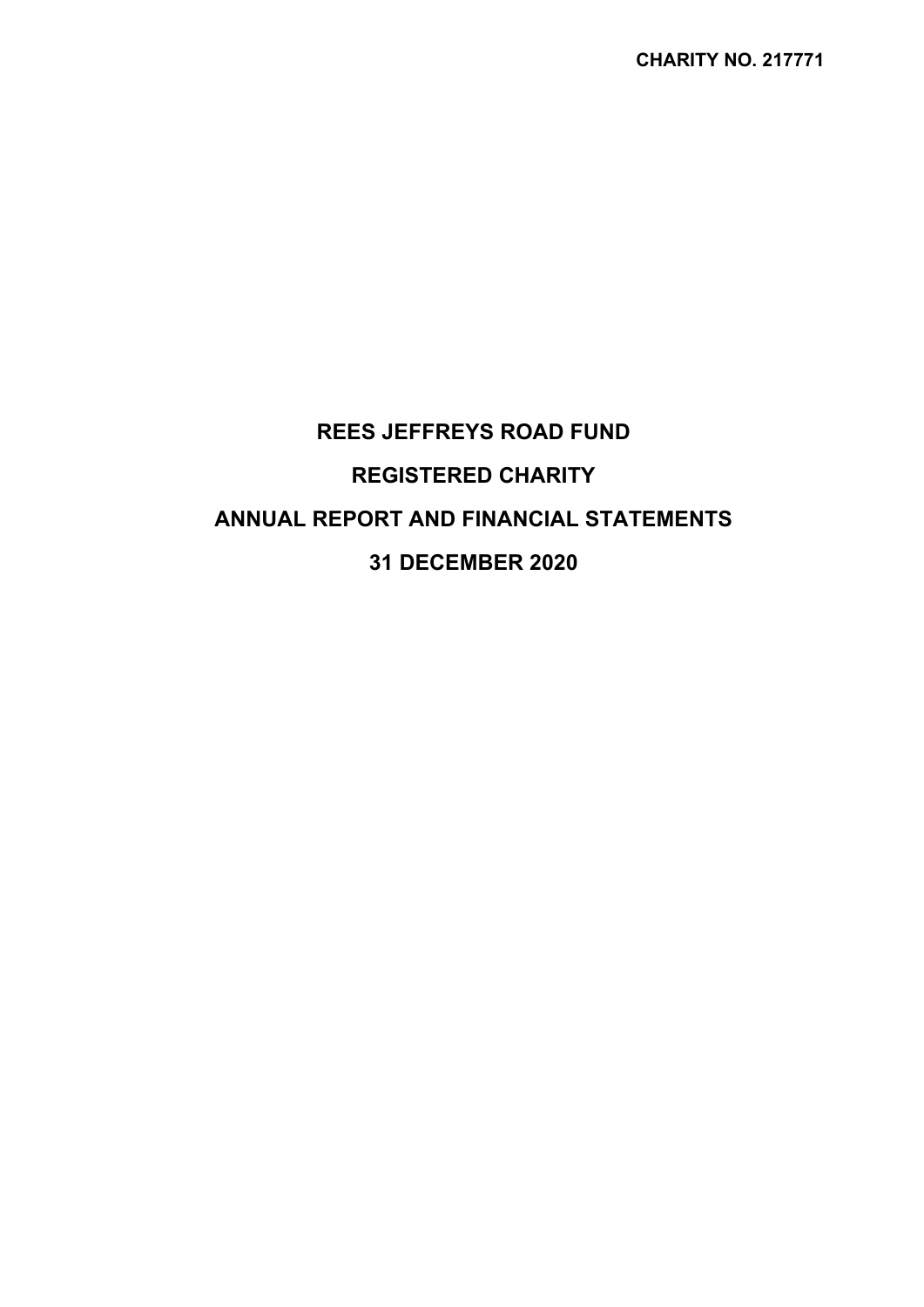# **REES JEFFREYS ROAD FUND ANNUAL REPORT AND FINANCIAL STATEMENTS FOR THE YEAR ENDED 31 DECEMBER 2020**

| <b>CONTENTS</b>                               | PAGE NO.       |
|-----------------------------------------------|----------------|
| <b>Trustees Report</b>                        | $1 - 4$        |
| <b>Chairman's Statement</b>                   | 5              |
| <b>Statement of Trustees Responsibilities</b> | 6              |
| Independent Examiners Report                  | $\overline{7}$ |
| <b>Statement of Financial Activities</b>      | 8              |
| <b>Balance Sheet</b>                          | 9              |
| Notes to the Accounts                         | $10 - 15$      |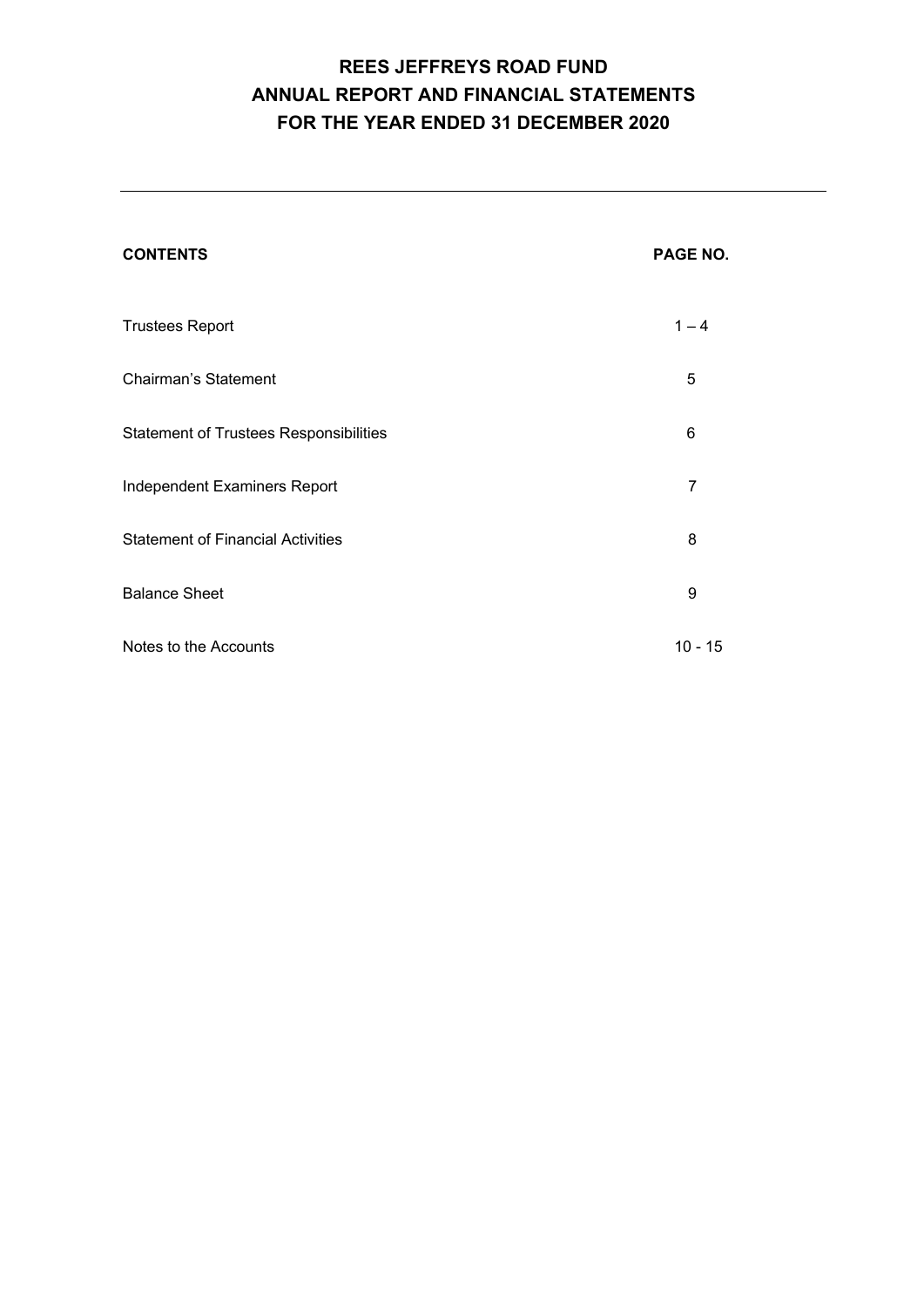# **REES JEFFREYS ROAD FUND REPORT OF THE TRUSTEES FOR THE YEAR ENDED 31 DECEMBER 2020**

The Board of Trustees presents its annual report together with the financial statements of the charity for the year ended 31 December 2020. The financial statements have been prepared in accordance with the accounting policies set out in note 1 to the accounts and comply with the charity's Trust Deed, the Charities Act 2011 and Accounting and Reporting by Charities: Statement of Recommended Practice applicable to charities preparing their accounts in accordance with the Financial Reporting Standard applicable in the UK and Republic of Ireland.

### **Objectives and Activities**

The following objectives of the Fund are extracted from the Trust Deed:-

- 1. To contribute to the cost of lectures, studies and scholarship calculated to foster the improvement of design and layout of public highways and adjoining lands…
- 2. To promote schemes for the provision of roadside parks and open spaces…
- 3. To encourage the improvement of existing and provision of additional public highways, bridges, tunnels, footpaths, verges, and cycleways…. to secure the maximum of safety and beauty…
- 4. To do any other matter or thing which may conduce to the carrying out of the foregoing object and thereby carry out the wishes and continue the life work of the founder.

### **Achievements and Performance**

New grants totalling £112,566 (including one graduate bursaries) were awarded to 8 organisations or individuals. The suspension of the application process from March until September inevitably had a significant impact on the number of grants approved.

Three awards were made to fund research into gully maintenance, verge management and best practice guidance on the planting of highway trees.

The bursaries scheme was generally suspended in 2020 in response to the financial uncertainties. However, one award was made on an exception basis. A review of the bursary scheme was agreed by the Trustees and will be introduced in 2021. The revised scheme will continue to encourage talented and committed young men and women who, it is believed, will make a major contribution to UK transport in the years ahead but will also recognise the need to support those in the greatest financial need.

Two physical grant were approved to fund works to create access to a canal basin at Heybridge and to support proposals to create a roadside rest area to access Hainaker Windmill.

To mark its 70<sup>th</sup> year the Fund organised and hosted a successful online webinar to debate the future role of roads in society.

The Trustees will be looking for applications in 2021 that are consistent with the Fund's founding objects as set in the Trust Deed. The Fund will continue to take a pro-active approach by commissioning new research on the most relevant transport policy issues of the day.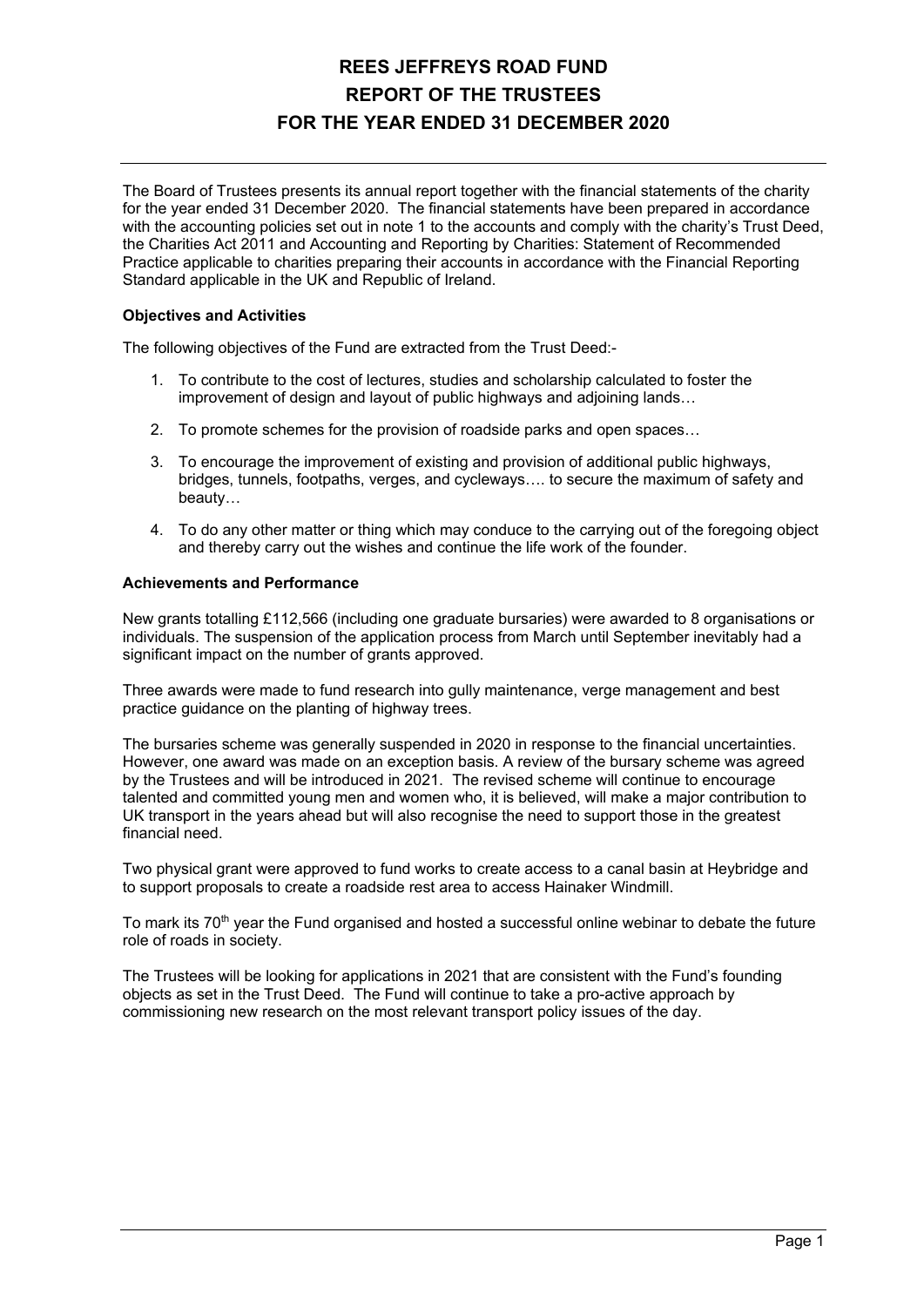# **REES JEFFREYS ROAD FUND REPORT OF THE TRUSTEES (CONTINUED) FOR THE YEAR ENDED 31 DECEMBER 2020**

### **Public Benefit**

During 2020 Trustees continued to review the Charity Commission guidance in relation to 'public benefit' and were again able to give assurance that the Fund had met the requirements of that guidance throughout the year.

In particular Trustees concluded that there continued to be clear and tangible benefits to the public arising out of the charity's objectives and activities. Namely physical projects, which seek to enhance the experiences of the road-user; research projects which seek to contribute to the development of transport policy in the UK; and education grants, which seek to support and assist young people in their training to become the transport professionals of tomorrow. The Trustees will continue to review the 'public benefit' position during 2021.

### **Future plans**

In 2021 we will:

- Continue to support educational schemes including the provision of bursaries, where the purpose and outcomes of post graduate research are clearly demonstrated.
- Encourage innovative research projects where the public benefits to highways and transport is fully demonstrated and which are capable of wider application.
- Work with the relevant agencies to support physical schemes for roadside environmental improvements.

### **Financial Review**

The Fund is totally dependent upon its investments to fund its charitable activities. The uncertainty in financial markets led the Trustees to take the unprecedented step to suspend grant applications from March to September. Despite the major disruption to the financial markets caused by Covid19 which saw their value fall significantly in March/April 2020 the value of investments recovered these losses by the end of the year. At the year end the Fund's investments were valued at £7.17m compared with a figure of £6.90m at the beginning of 2019.

The Fund's direct income from its investments was £145,793, higher than in 2019 (£72,289). New grants were less than in 2019, much of this because of the decision to suspend the application process for six months. Support and governance costs for the year (£50,793) were of the same order as in 2019 (£50,212).

#### **Reserves Policy**

The Fund does not have any fundraising activities. Its only long-term asset is its reserve fund, which is invested in line with the policy outlined in the following paragraph to enable grant-making on direct charitable purposes and expenditure on administration in support of those purposes. Investments, which are the only source of income for the charity, were £7.17m at the year-end. Reserves are held to provide enough funds for all grant making activities both for current and foreseeable future proposals. The Fund aims to maintain its reserves at a level which allows it to achieve an approach to its expenditure strategy which benefits both present and future beneficiaries. This policy, and the level of reserves required to implement the policy on a consistent basis, is determined after consultation with our investment advisors and is subiect to regular review. If investments were to be excluded from free reserves, as defined by the Charity Commission, then these would amount to £ (78,793) *(2019: £(66,800)).*

#### **Investment Policy**

The Trustees reviewed its investment policy in 2019 which resulted in the appointment of Rathbone Brothers to manage the Fund's investments from November 2019. The Trustees also decided to establish an Investment Sub Group of Trustees and appointed Crowe Financial Planning as investment advisors. The Fund's strategy is set by its Investment Policy Statement (IPS). The IPS sets a target return of CPI plus 3% over a five year period with the aim of maintaining the value of its capital as far as is possible, but recognising real value may not always be maintained. The portfolio is a medium risk Discretionary Investment Fund. Rathbones have the discretion to invest within agreed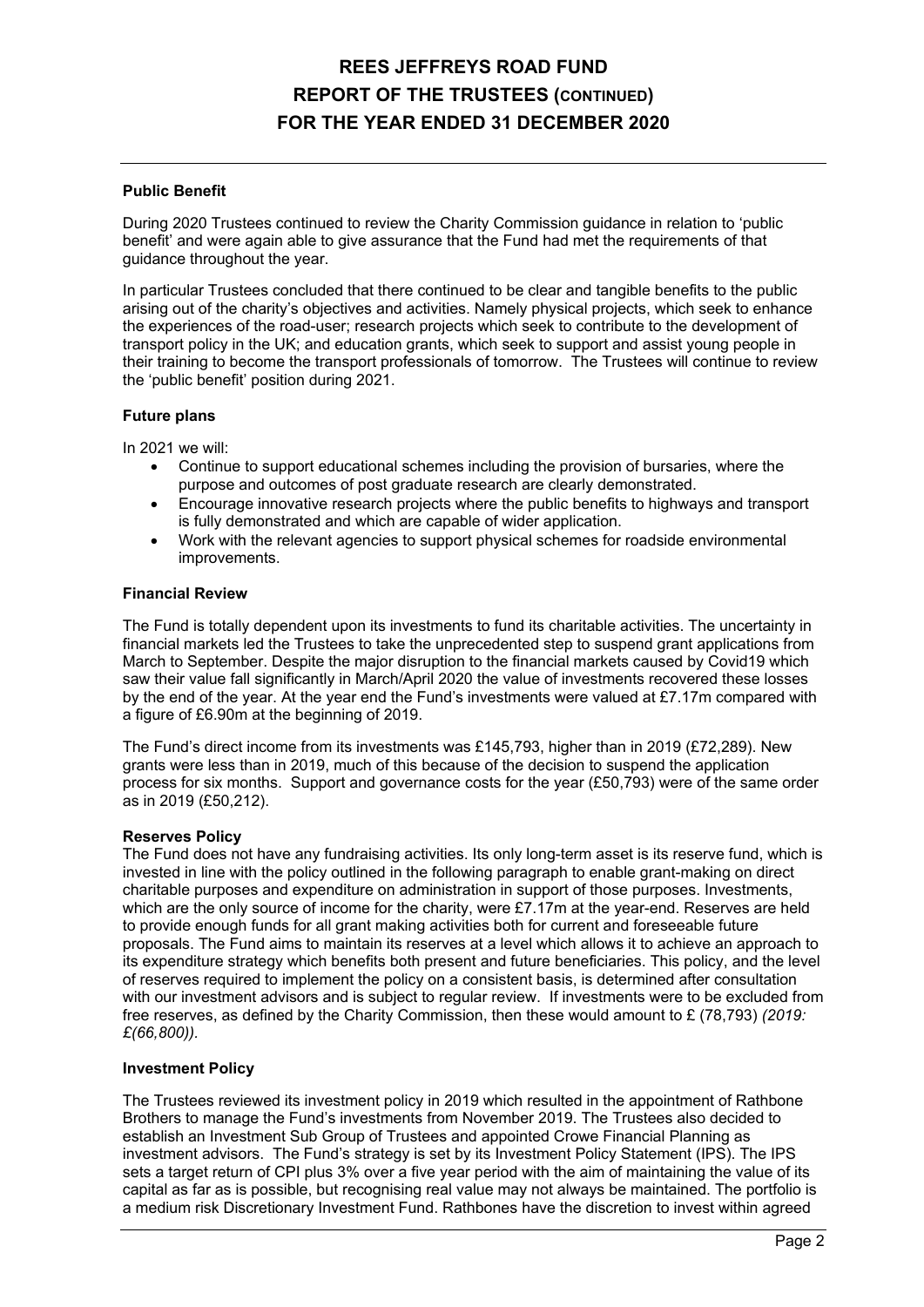### **REES JEFFREYS ROAD FUND REPORT OF THE TRUSTEES (CONTINUED) FOR THE YEAR ENDED 31 DECEMBER 2020**

parameters, reporting regularly to the Trustees. During 2020 the Trustees reviewed its approach to ethical investment and amended its IPS to ensure that environmental, social and governance ('ESG') factors are considered when allocating capital.

### **Grant Making Policy**

All suitable applications for funding are submitted for consideration by the Trustees at their regular meetings, normally held five times a year. Trustees favour proposals where the outcome will have national rather than local application and where costs are shared with other funding partners. The application process was updated in 2019 to ensure applicants demonstrate the contribution their proposal is intended to make to the Fund's objects.

### **Structure, governance, and management**

The Rees Jeffreys Road Fund is an unincorporated grant making charity operating under a Trust Deed dated 4 December 1950. Its Registered Charity No. is 217771. The principal address at which it can be contacted is 7 The Grove, Ickenham, Uxbridge, Middlesex, UB10 8QH. The website address is **http://www.reesjeffreys.org**

The Fund was founded by William Rees Jeffreys (1872-1954), the first Secretary of the Road Board, which was the precursor of the Department of Transport. He was a lifelong campaigner for roads, demonstrating that interest as a council member of the Cyclists Touring Club while still a student at the London School of Economics at the turn of the 19th century. In 1907 he organised a competition, supported by the RAC and AA, to combat the menace of dusty roads. After his experience at the Road Board he became known as 'the British Ambassador for Good Roads' through his membership of the International Commission of Road Congresses.

Trustee appointments are made by the full body of Trustees from those with appropriate transport experience. There was one Trustee appointment and 2 resignations in 2020. Training to supplement existing skills and knowledge is addressed as required. The Trustees reviewed their governance arrangements in 2016 when it was agreed to introduce a four year term of appointment for new Trustees. Under this rule two Trustees were appointed for a second term of four years.

During 2020 the Trustees carried out, with expert external support, a detailed review of its communications policies and practices. The findings of that review have been adopted by the Trustees and will be fully implemented in 2021. This will bring improvements in advice to applicants, in working with projects throughout their development and in more effectively disseminating the results and outcomes to the wider transport community.

The Trustees also took legal advice on the benefits of incorporation and considered whether the Fund's objects should be revised. The decision was to remain unincorporated and to restate the Fund's objects in a more accessible, modern, and relevant form for the benefit of applicants and other interested parties.

The Trustees who have served during the year are as follows:

David Tarrant BSc, CEng, FICE, FCIHT, MCMI, DipTE (Chairman) Hilary Chipping MA Ginny Clarke CBE, FREng, FCIHT, FIHE MICE CEng BSc (Vice Chair) Leon Daniels (from April 2020) Tony Depledge OBE BA FCILT (up to April 2020) Andy Graham BSc MCIHT Steve Gooding CB FCILT FCIHT Mary Lewis BA, FCIHT (up to September 2020) Professor Glenn Lyons BEng(Hons) PhD MCIHT MTPS TPP

### **Secretary**

Brian Murrell, DMS, MA (Cantab)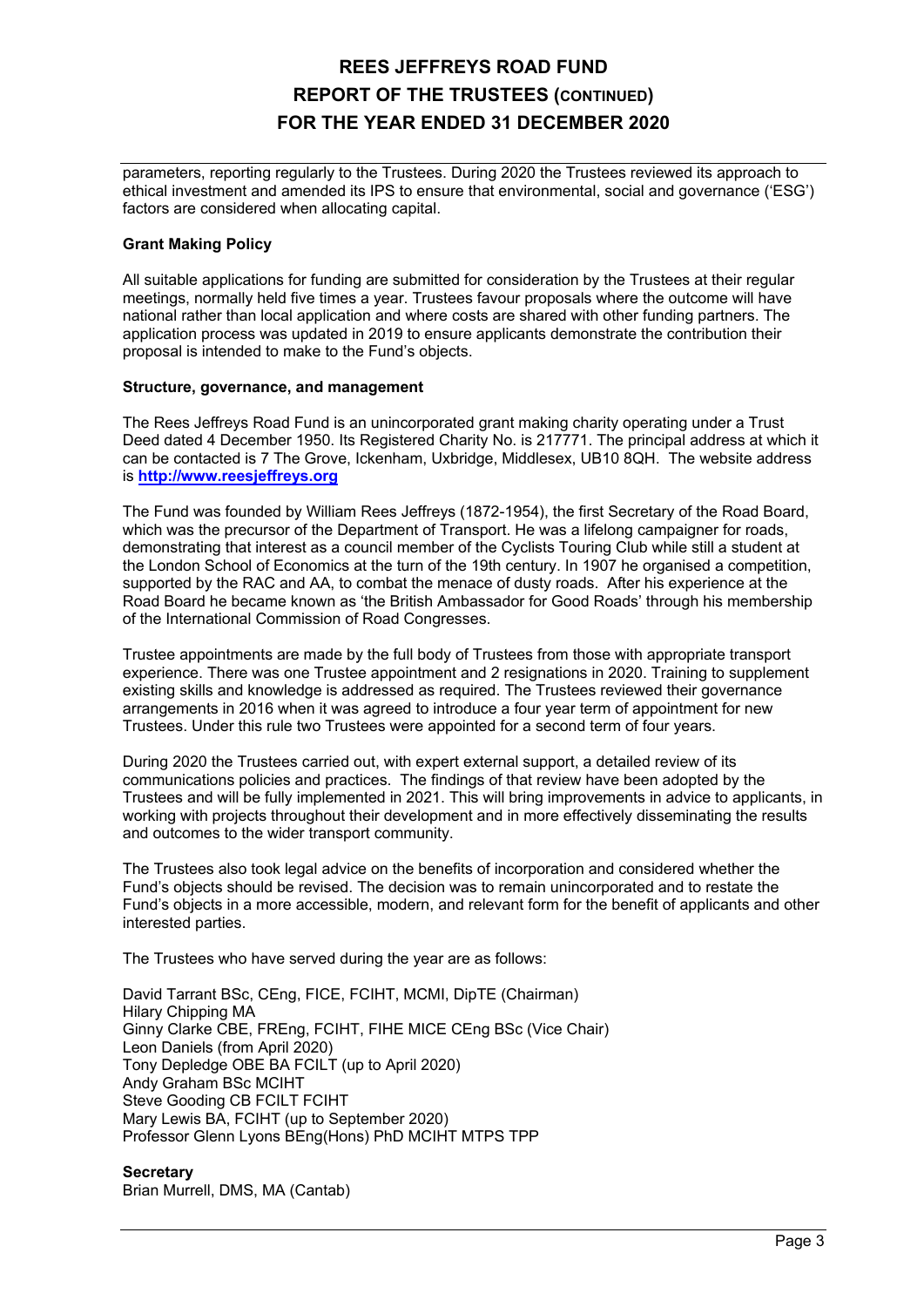### **REES JEFFREYS ROAD FUND REPORT OF THE TRUSTEES (CONTINUED) FOR THE YEAR ENDED 31 DECEMBER 2020**

Professional firms providing services to the charity are:

CAF Bank Rathbone Brothers PLC<br>
25 Kings Hill Avenue 8 Finsbury Square 8 Finsbury Square Chartered Accountants<br>
London Chartered Accountants<br>
Aquis House West Malling London Aquis House

Investment Advisors<br>
Crowe Financial Planning UK Ltd Goodman Derrick LLP Crowe Financial Planning UK Ltd Aquis House 10 St Bride St 49 – 51 Blagrave Street London<br>Reading Berks (EC4A 4AD) Reading Berks RG1 1PL

Bankers: Investment Managers: Independent Examiners:<br>
CAF Bank Rathbone Brothers PLC Crowe U.K. LLP Kent **EC2M 7AZ** 49 – 51 Blagrave Street ME19 4JO Reading, Berks<br>RG1 1PL RG1 1PL

### **Risk Management**

In accordance with current best practice the Trustees regularly review the actual and potential risks, which affect the operations and administration of the Fund and are satisfied with the procedures and other safeguards they have put in place.

Approved by the Trustees and signed on their behalf by:

D Tarrant Chairman

Date: 2 February 2021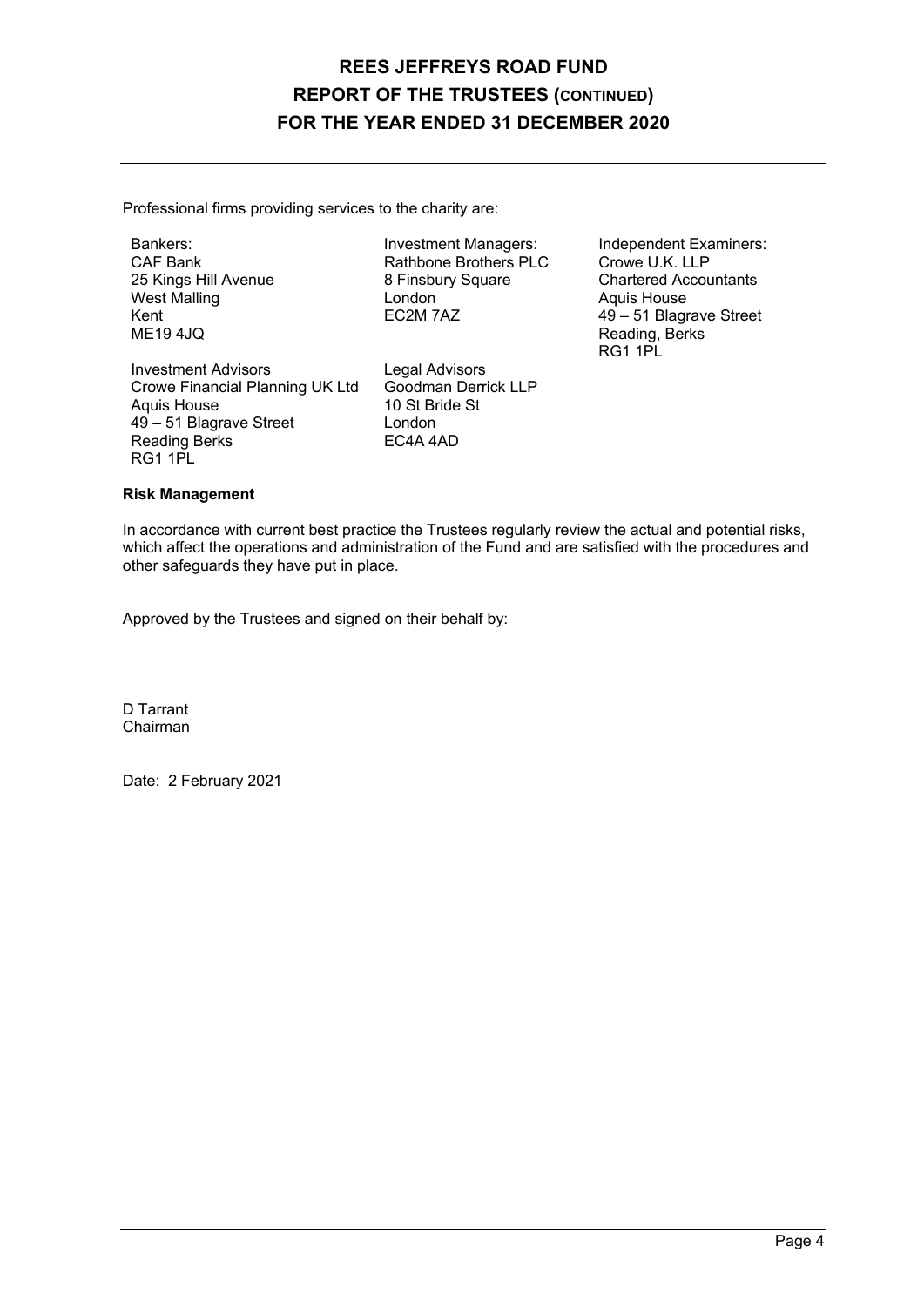### **REES JEFFREYS ROAD FUND CHAIRMAN'S STATEMENT**

I am sure that in many introductions to the activities of 2020, the terms unprecedented and challenging will be included and the Fund has certainly had a very different year from that which we anticipated as 2019 drew to a close. Nevertheless, it has been a busy and productive year which finds the Fund in a good position to progress into 2021.

After many years excellent service Tony Depledge and Mary Lewis stood down as Trustees. We were sad to lose their skills and experience but our long term succession plan seeks to ensure we have new Trustees coming through who will continue to provide fresh ideas and expertise to the Fund. In this regard we were very pleased to welcome Leon Daniels as a Trustee at the beginning of the year.

As a result of the Covid pandemic's influence on global financial markets, the Fund's investments, along with many similar investments, fell significantly in value and the Trustees took the unprecedented decision to halt any further commitments until the position stabilised and a way forward could be seen with greater confidence. We very much appreciated the understanding of grant recipients and partners, many of whom also found themselves in a similar position.

We did not, however, stand still and took the opportunity to review and update some key areas of our governance, produce a modernised set of objectives, determine our policy and approach to ethical investment and initiate a review of our communications strategy. All of these actions will stand the Fund in good stead for the future.

As the year progressed, the Investment Sub Group, along with our professional advisers, were able to say that investments were recovering well and we could reopen the Fund for grant applications. As a result we are pleased to say that we have now embarked on supporting some key projects which will bear fruit in 2021.

2020 is the  $70<sup>th</sup>$  anniversary of the Fund being set up and plans were well advanced to hold a special seminar in celebration and one which pursued a key topic of real interest to the transport sector. For obvious reasons this had to be postponed and in the spirit of the times the Fund organised a major webinar titled " What have the roads ever done for us?" which attracted a wide audience and sparked a very important debate for the future.

So, a very different year unfolded but one which, despite the difficulties, saw continued progress and which created the platform for a successful transition to 2021. Next year will see continuing change with our intention to appoint further Trustees and also a new Secretary to the Fund, as Brian Murrell has taken the decision to retire after five years excellent service. Our intention is, however, to have a full programme of investment in bursaries, research and physical projects which will be of real benefit to the sector.

As ever, my grateful thanks go to fellow Trustees for their enthusiasm, support and commitment which is so crucial to the Fund's continuing success.

David Tarrant Chairman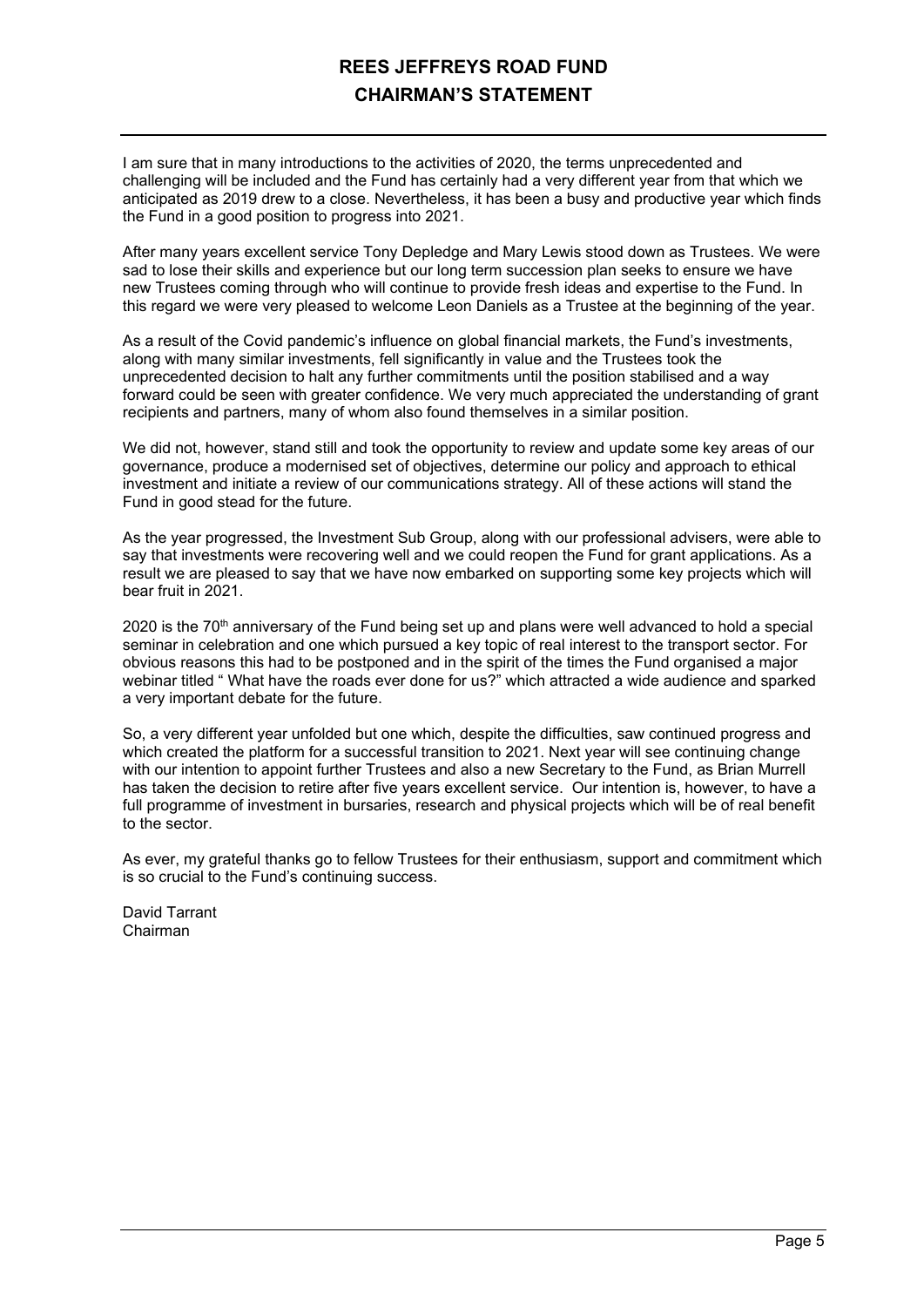### **REES JEFFREYS ROAD FUND STATEMENT OF TRUSTEES' RESPONSIBILITIES**

The Trustees are responsible for preparing the Trustees' Annual Report and the financial statements in accordance with applicable law and United Kingdom Generally Accepted Accounting Practice (United Kingdom Accounting Standards).

The law applicable to charities in England and Wales requires the Trustees to prepare financial statements for each financial year which give a true and fair view of the state of affairs of the charity and of the incoming resources and application of resources of the charity for that period. In preparing these financial statements, the Trustees are required to:

- select suitable accounting policies and then apply them consistently;
- observe the methods and principles in the Charities SORP;
- make judgments and estimates that are reasonable and prudent;
- state whether applicable accounting standards have been followed, subject to any material departures disclosed and explained in the financial statements;
- prepare the financial statements on the going concern basis unless it is inappropriate to presume that the charity will continue in business.

The Trustees are responsible for keeping adequate accounting records that are sufficient to show and explain the charity's transactions, disclose with reasonable accuracy at any time the financial position of the charity and enable them to ensure that the financial statements comply with the Charities Act 2011, the applicable Charities (Accounts and Reports) Regulations and the provisions of the charity's constitution.

They are also responsible for safeguarding the assets of the charity and hence for taking reasonable steps for the prevention and detection of fraud and other irregularities.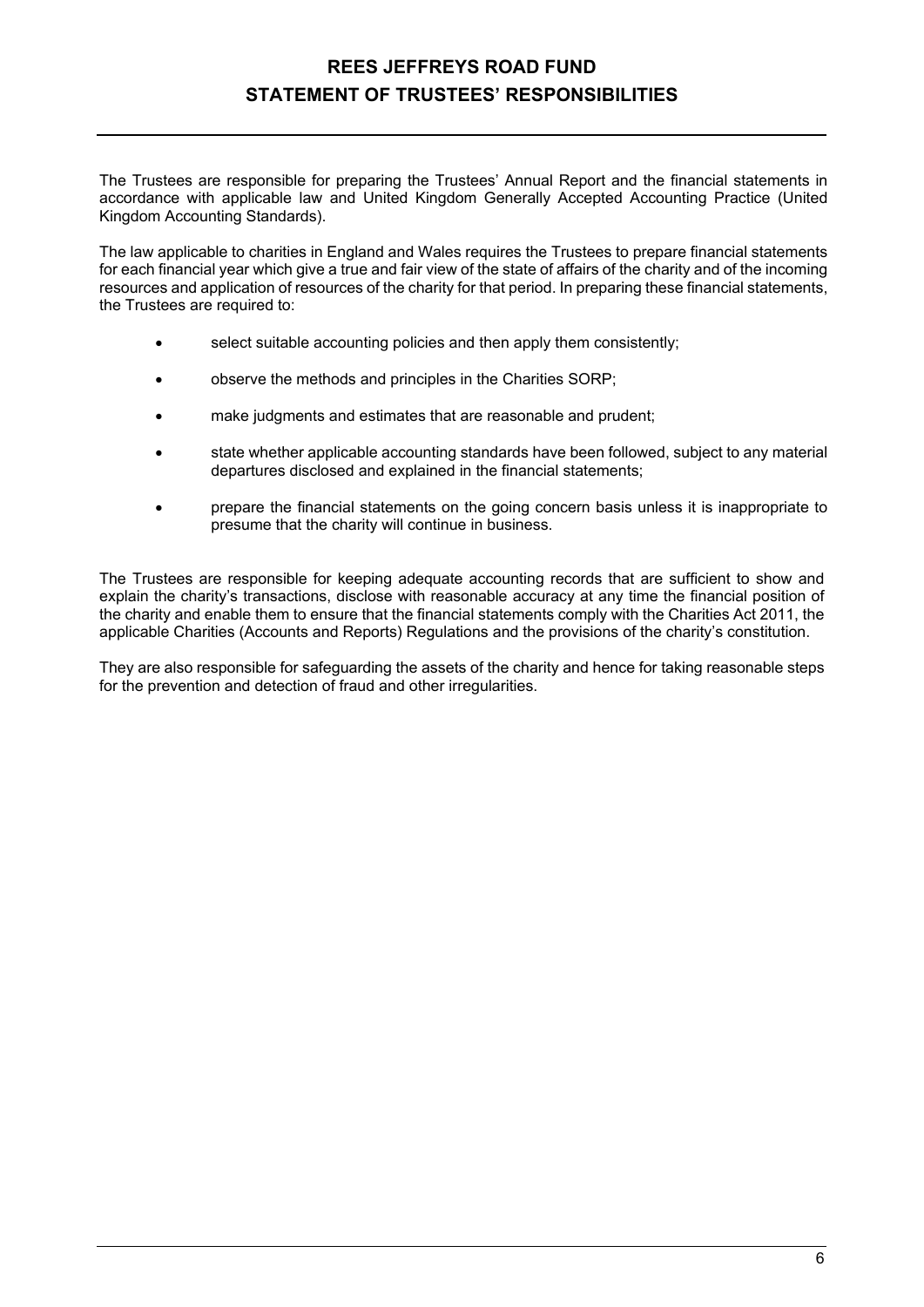### **INDEPENDENT EXAMINER'S REPORT TO THE TRUSTEES OF REES JEFFREYS ROAD FUND**

I report to the trustees on my examination of the accounts of Rees Jeffreys Road Fund for the year ended 31 December 2020, which comprise the Statement of Financial Activities, Balance Sheet and associated notes numbered 1 to 10.

This report is made solely to the charity's trustees, as a body, in accordance with section 154 of the Charities Act 2011. My independent examiner's work has been undertaken so that I might state to the charity's trustees those matters I am required to state to them in an independent examiner's report and for no other purpose. To the fullest extent permitted by law, I do not accept or assume responsibility to anyone other than the charity, the charity's members as a body and the charity's trustees as a body for my independent examiner's work, for this report, or for the opinions I have formed.

### **Responsibilities and basis of report**

As the charity's trustees of the trust you are responsible for the preparation of the accounts in accordance with the requirements of the Charities Act 2011 ('the Act').

I report in respect of my examination of the trust's accounts carried out under section 145 of the 2011 Act and in carrying out my examination I have followed all the applicable Directions given by the Charity Commission under section 145(5)(b) of the Act.

### **Independent examiner's statement**

I have completed my examination. I confirm that no material matters have come to my attention in connection with the examination giving me cause to believe that in any material respect:

- (1) accounting records were not kept in respect of the Trust as required by section 130 of the Act; or
- (2) the accounts do not accord with those records; or
- (3) the accounts do not comply with the applicable requirements concerning the form and content of accounts set out in the Charities (Accounts and Reports) Regulations 2008 other than any requirement that the accounts give a 'true and fair' view which is not a matter considered as part of an independent examination.

I have no concerns and have come across no other matters in connection with the examination to which attention should be drawn in this report in order to enable a proper understanding of the accounts to be reached.

**Janette Joyce Crowe U.K. LLP**  Chartered Accountants Date: 9 February 2021

Aquis House 49- 51 Blagrave Street Reading RG1 1PL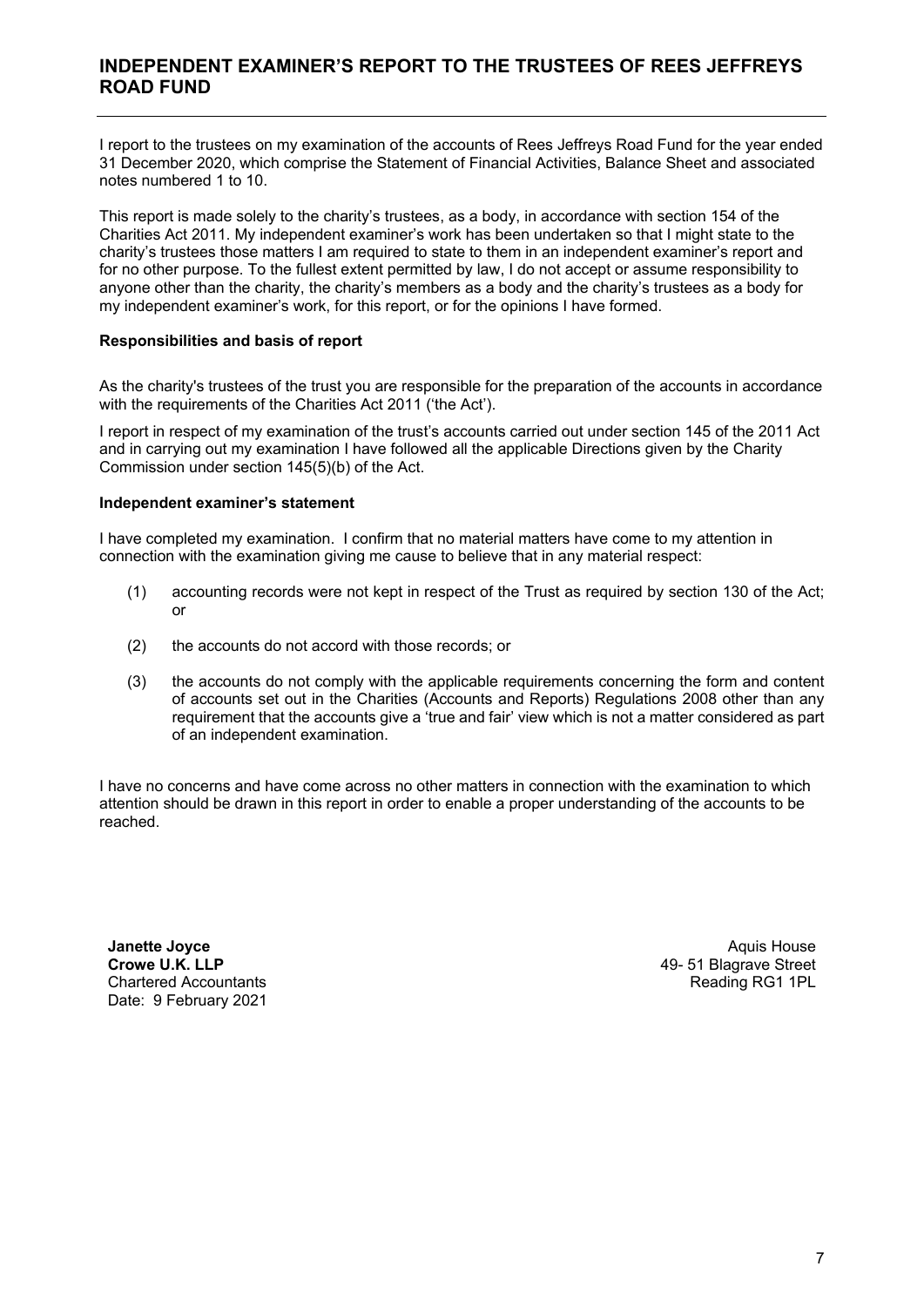# **REES JEFFREYS ROAD FUND STATEMENT OF FINANCIAL ACTIVITIES FOR THE YEAR ENDED 31 DECEMBER 2020**

|                                                                                                                                                            |                |                            | <b>Unrestricted Funds</b><br>2020 |                             | <b>Unrestricted Funds</b><br>2019 |
|------------------------------------------------------------------------------------------------------------------------------------------------------------|----------------|----------------------------|-----------------------------------|-----------------------------|-----------------------------------|
| <b>INCOME FROM:</b>                                                                                                                                        | <b>Notes</b>   | £                          | £                                 | £                           | £                                 |
| <b>Donations and legacies</b><br><b>Donations</b>                                                                                                          |                | 6,584                      |                                   |                             |                                   |
| <b>Investments</b><br>Income from securities & dividends                                                                                                   |                | 145,793                    |                                   | 72,289                      |                                   |
| <b>TOTAL INCOME</b>                                                                                                                                        |                |                            | 152,377                           |                             | 72,289                            |
| <b>EXPENDITURE ON:</b>                                                                                                                                     |                |                            |                                   |                             |                                   |
| <b>Cost of raising funds</b>                                                                                                                               |                |                            | (40, 101)                         |                             |                                   |
| <b>Charitable Activities:</b><br>Educational bursaries and<br>support for universities<br>Research and other projects<br>Roadside rests and land adjoining | 3              | 18,880<br>78,461<br>64,881 | (162, 222)                        | 149,058<br>65,571<br>30,491 | (245, 120)                        |
| <b>TOTAL EXPENDITURE</b>                                                                                                                                   |                |                            | (202, 323)                        |                             | (245, 120)                        |
| Gain on investments                                                                                                                                        | $\overline{7}$ |                            | 306,701                           |                             | 687,825                           |
| <b>NET INCOME/(EXPENDITURE)</b><br><b>FOR THE YEAR</b>                                                                                                     |                |                            | 256,755                           |                             | 514,994                           |
| Balances brought forward at<br>1 January                                                                                                                   |                |                            | 6,833,992                         |                             | 6,318,998                         |
| <b>BALANCES CARRIED FORWARD</b><br><b>AT 31 DECEMBER</b>                                                                                                   |                |                            | 7,090,747                         |                             | 6,833,992                         |

All activities are continuing.

The notes on pages 10 to 15 form part of these accounts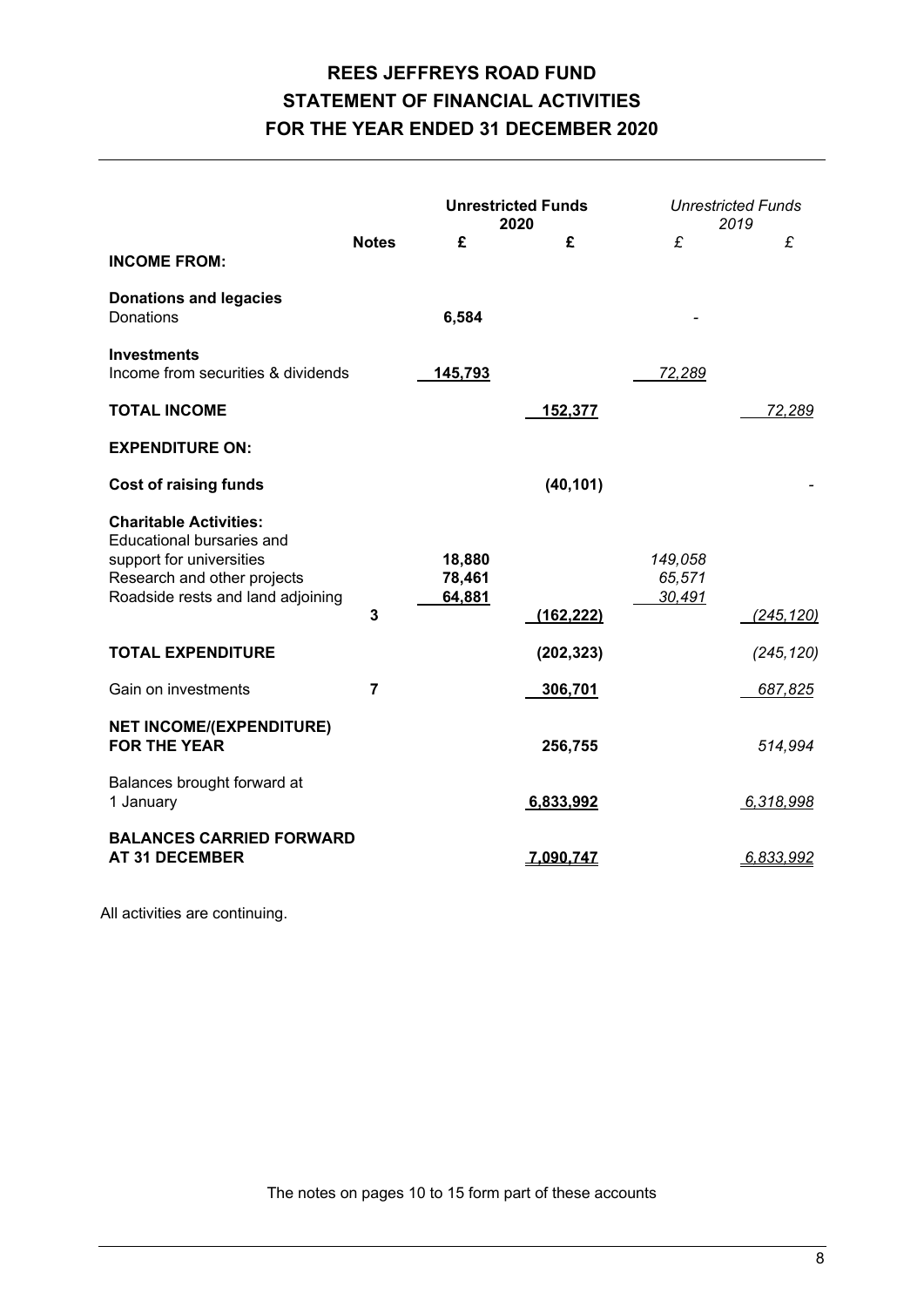# **REES JEFFREYS ROAD FUND BALANCE SHEET 31 DECEMBER 2020**

|                                                                                                   | <b>Notes</b>   |                 | 2020<br>£            |         | 2019<br>£            |
|---------------------------------------------------------------------------------------------------|----------------|-----------------|----------------------|---------|----------------------|
| <b>FIXED ASSETS</b><br>Investments                                                                | $\overline{7}$ |                 | 7,169,540            |         | 6,900,792            |
| <b>CURRENT ASSETS</b><br>Debtors - Stock Broker account<br>Cash at bank and in hand               |                | 1,925<br>90,943 | 92,868               | 164,499 | 164,499              |
| <b>CREDITORS</b><br>Amounts falling due within one<br>year                                        | 8              |                 | (171, 661)           |         | (231, 299)           |
| <b>NET CURRENT (LIABILITIES)</b>                                                                  |                |                 | (78, 793)            |         | (66, 800)            |
| <b>NET ASSETS</b>                                                                                 |                |                 | 7,090,747            |         | 6,833,992            |
|                                                                                                   |                |                 |                      |         |                      |
| <b>Represented by:</b>                                                                            |                |                 |                      |         |                      |
| <b>RESERVES</b><br><b>Unrestricted funds:</b><br><b>Trust Fund</b><br><b>Capital Reserve Fund</b> |                |                 | 167,374<br>6,923,373 |         | 167,374<br>6,666,618 |
| <b>TOTAL FUNDS</b>                                                                                |                |                 | 7.090.747            |         | 6,833,992            |

Approved by the Trustees on 2 February 2021 and signed on their behalf by:

D Tarrant Chairman

The notes on pages 10 to 15 form part of these accounts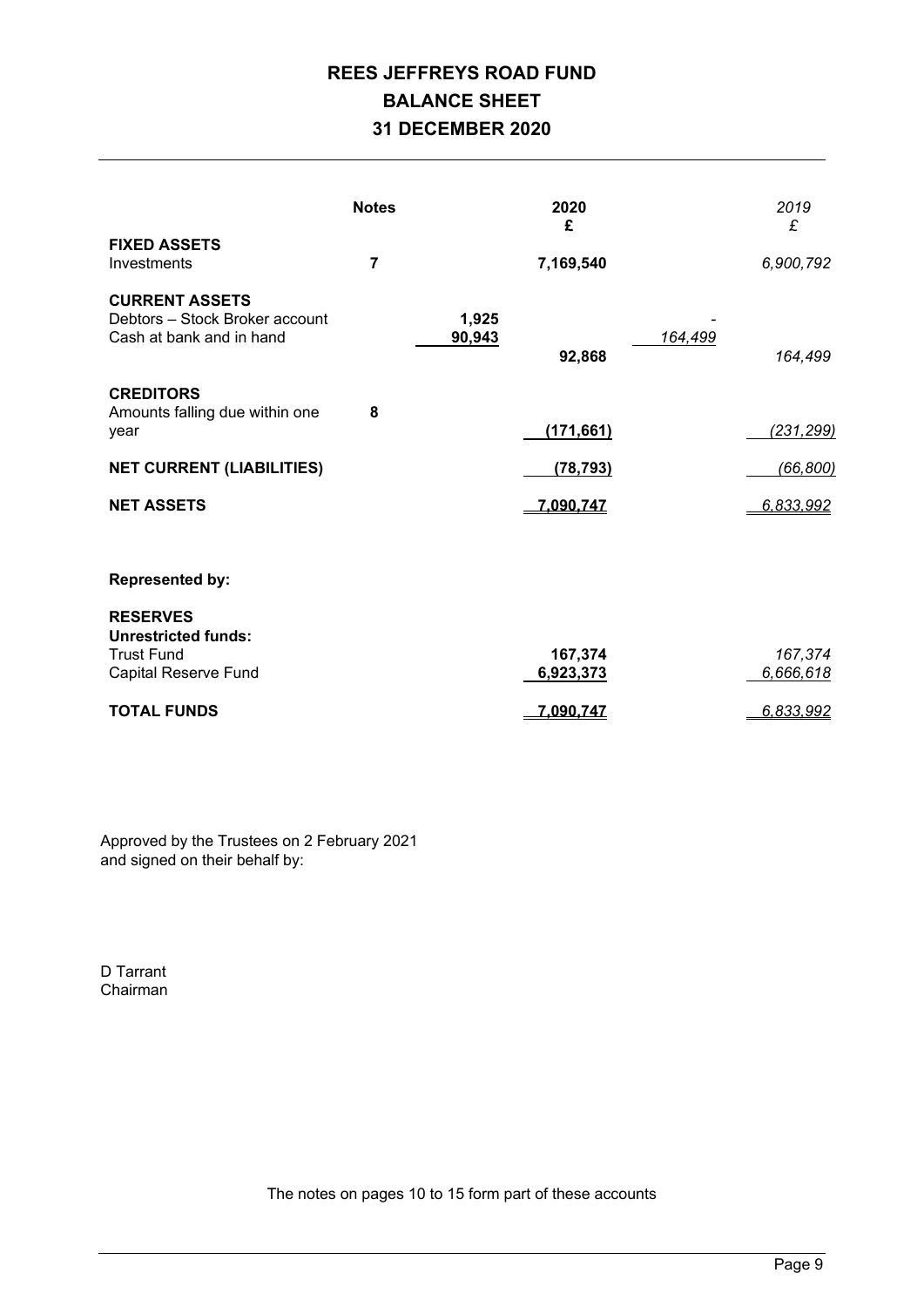### **1. ACCOUNTING POLICIES**

#### **a) Charity Information**

 The principal activity of the charity is the provision of grants for research to contribute to the development of transport policy, physical projects to enhance the road-user experiences and the provision of educational bursaries to assist training of transport professional of the future. The charity (charity number 217771) is domiciled in the UK. The address of the registered office is 7, The Grove, Ickenham, Uxbridge, Middlesex, UB10 8QH.

### **b) Accounting Convention**

 The accounts have been prepared in accordance with the Charities SORP (FRS102) applicable to charities preparing their accounts in accordance with the Financial Reporting Standards applicable in the UK and Republic of Ireland and the Charities Act 2011 and UK Generally Accepted Practice as it applies from 1 January 2015.

 The accounts have been prepared to give a 'true and fair' view and have departed from the Charities (Accounts and Reports) Regulations 2008 only to the extent required to provide a 'true and fair view'. This departure has involved following Accounting and Reporting by Charities preparing their accounts in accordance with the Financial Reporting Standard applicable in the UK and Republic of Ireland (FRS102).

 Rees Jeffreys Road Fund meets the definition of a public benefit entity under FRS 102. Assets and liabilities are initially recognised at historical cost or transaction value unless otherwise stated in the relevant accounting policy note.

 In their assessment of going concern the trustees have considered the current and developing impact on the business as a result of the COVID19 virus. This has not had a significant, immediate impact on the charity's operations as the trustees can adjust the level of grant making to the available funds but the trustees are aware that if the current situation becomes prolonged then this may change.

 Having regard to the above, the trustees believe it appropriate to adopt the going concern basis of accounting in preparing the financial statements

### **c) Critical accounting judgements and key sources of estimation uncertainty**

 In the application of the charity's accounting policies, trustees are required to make judgements, estimates and assumptions about the carrying value of assets and liabilities that are not readily apparent from other sources. The estimation and underlying assumptions are based on historical experience and other factors that are considered to be relevant. Actual results may differ from these estimates.

 The estimates and underlying assumptions are reviewed on an on-going basis. Revisions to accounting estimates are recognised in the period in which the estimate is revised if the revision affects only that period, or in the period of revision and future periods if the revision affects the current and future periods.

 In the view of the trustees, no assumptions concerning the future or estimation uncertainty affecting the assets and liabilities at the balance sheet date are likely to result in a material adjustment to their carrying amounts in the next financial year.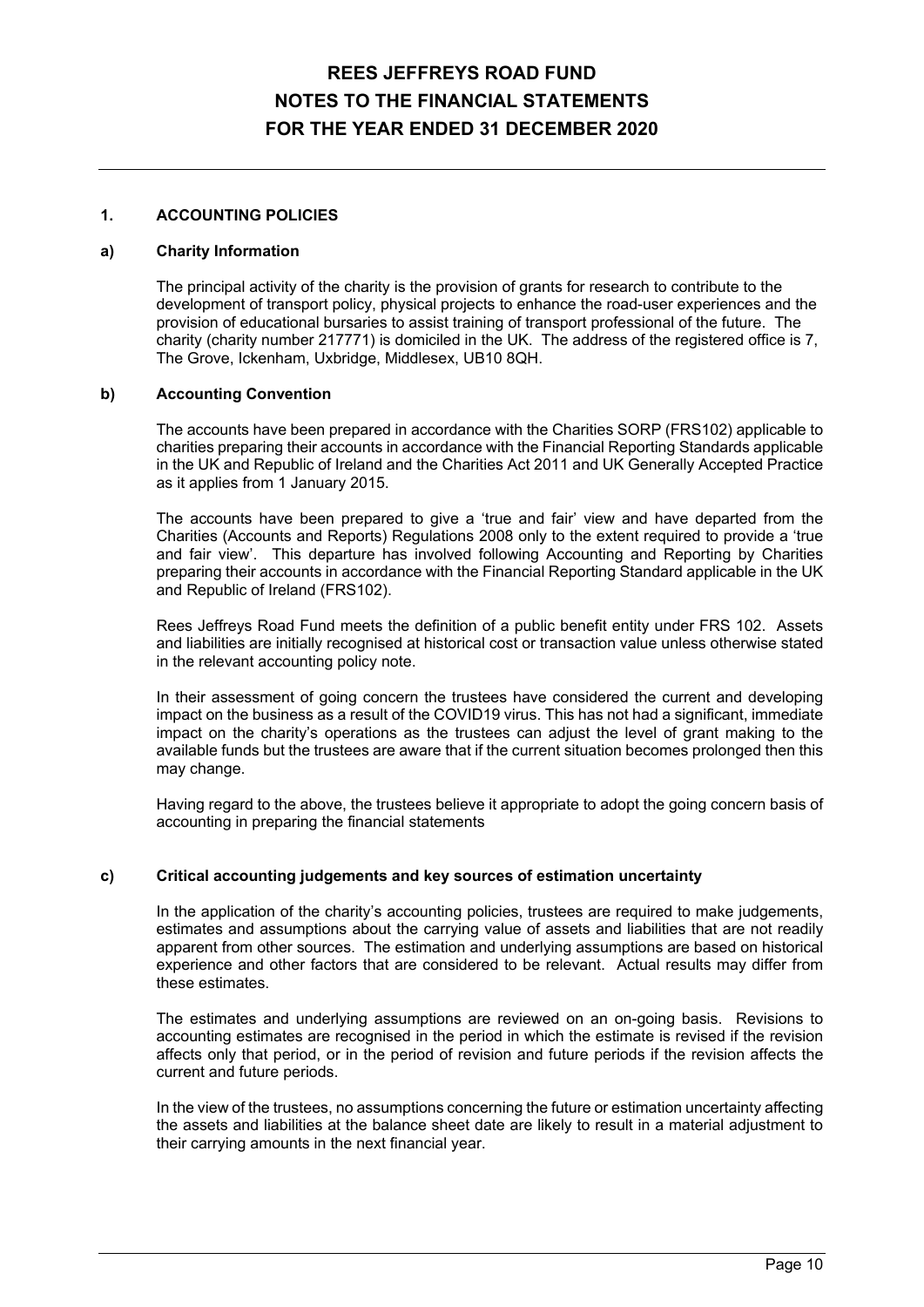### **1. ACCOUNTING POLICIES (continued)**

#### **d) Financial Instruments**

The charity only has financial assets and financial liabilities of a kind that qualify as basic financial instruments. Basic financial instruments are initially recognised at transaction value and subsequently measured at their settlement value.

#### **e) Income**

 All incoming resources are included in the statement of financial activities when the charity is entitled to the income, receipt is probable, and the amount can be quantified with reasonable accuracy.

#### **f) Expenditure**

Expenditure is recognised on an accrual basis as each liability is incurred.

 Grants payable are included where the grant has been agreed during the year and there are no conditions to be met relating to the grant which remain in the control of the charity. Provision is made for lectureships and bursaries for the whole of the academic year 2020/21.

Raising funds consists of the costs incurred in management of the investment portfolio.

 Support costs relate to the provision of secretarial services and office running expenses, together with governance costs involving the public accountability of the charity and its compliance with regulations and good practice. Support costs are allocated between the charitable activities on the basis of the value of expenditure for that charitable activity as a proportion of the total charitable expenditure.

### **g) Liabilities**

 Liabilities are recognised as resources expended as soon as there is a legal or constructive obligation committing the charity to the expenditure.

#### **h) Listed Investments**

 Investments are a form of basic financial instrument and are initially recorded at their transaction value and subsequently valued at closing mid-market value at the Balance Sheet date. Any gain or loss on revaluation is taken to the Statement of Financial Activities.

#### **i) Reserves**

The Trust Fund and the Capital Reserve Fund are both available for use to meet the Trust's charitable objectives and to support the costs of administration and management.

The Trust Fund is separately identified by the Trustees as it represents sums provided by Rees Jeffreys when the Rees Jeffreys Road Fund was established, together with additional receipts from his Estate following his death.

#### **j) Creditors and provisions**

 Creditors and provisions are recognised when the charity has a present obligation resulting from a past event that will probably result in the transfer of funds to a third party and the amount due to settle the obligation can be measured or estimated reliably.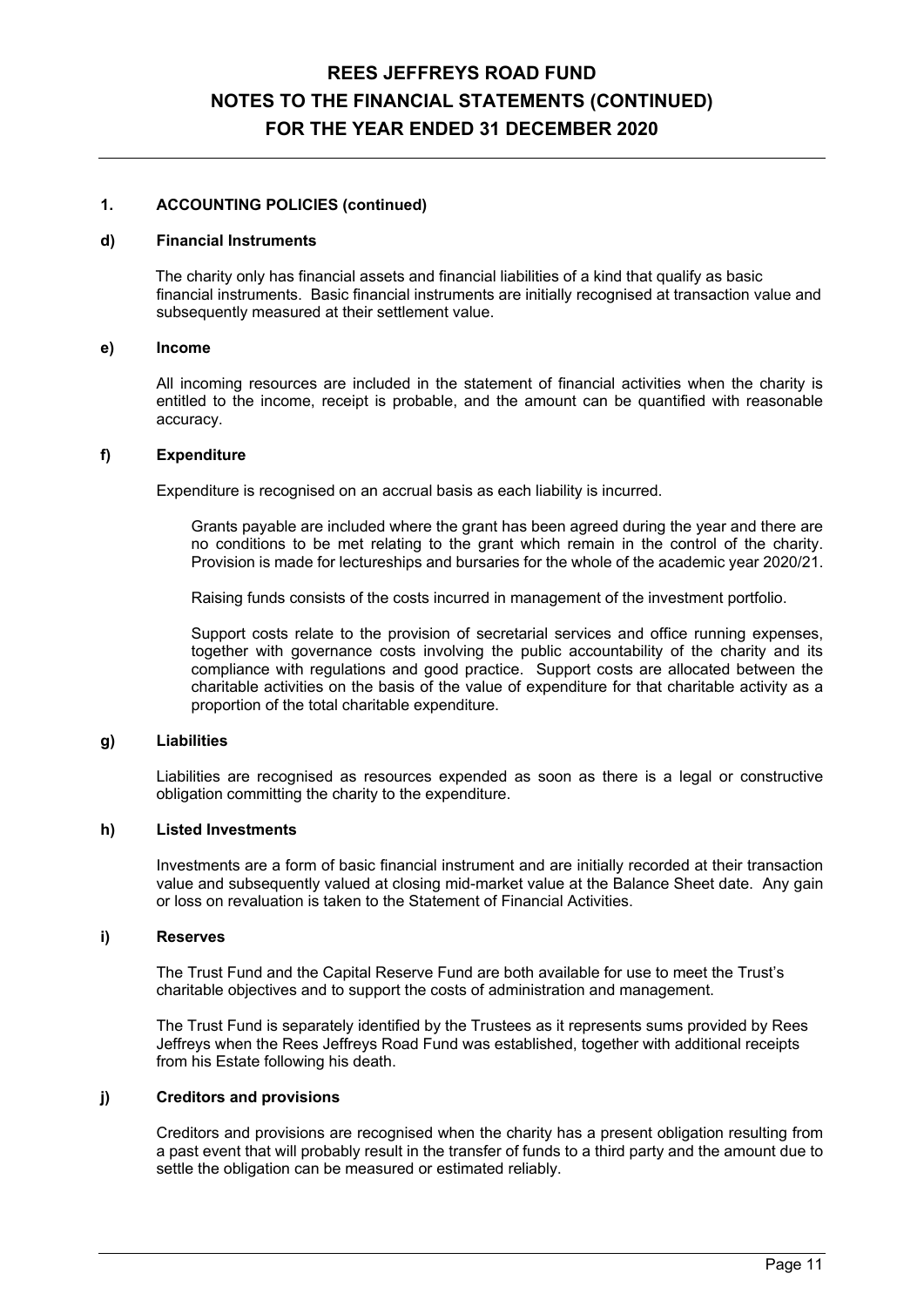### **1. ACCOUNTING POLICIES (continued)**

#### **k) Cash and cash equivalents**

 Cash is represented by cash in hand and deposits with financial institutions repayable without penalty on notice of not more than 24 hours. Cash equivalents are highly liquid investments that mature in no more than three months from the date of acquisition and that are readily convertible to known amounts of cash with insignificant risk of change in value.

### **2. TRUSTEES' REMUNERATION AND EXPENSES**

None of the trustees received any remuneration during the year.

 Two trustees were reimbursed for their claimed travelling and subsistence costs during the year of £652 (*2019: seven trustees £3,388)*. No other costs have been reimbursed.

There were no related party transactions during the year.

### **3. ANALYSIS OF CHARITABLE EXPENDITURE**

|                                                                  | <b>Grants</b>  | <b>Support and</b><br>Governance<br>costs | Total<br>2020  | Total<br>2019  |
|------------------------------------------------------------------|----------------|-------------------------------------------|----------------|----------------|
|                                                                  | £              | £                                         | £              |                |
| Educational bursaries and support<br>Education - Webinar - Other | 10,000         | 5,760                                     | 15,760         | 149,058        |
| charitable expenditure                                           |                |                                           | 3.120          |                |
| Research and other projects                                      | 53.223         | 25,238                                    | 78,461         | 65,571         |
| Roadside rests and land adjoining                                | 45,086         | 19,795                                    | 64,881         | 30,491         |
|                                                                  | <u>108,309</u> | 50,793                                    | <u>162.222</u> | <u>245,120</u> |
| 2019 Comparatives                                                | 194.908        | <u>50,212</u>                             | 245.120        |                |

### **4. SUPPORT AND GOVERNANCE COSTS**

|                                                                       | <b>Educational</b><br><b>bursaries</b><br>and support<br>£ | Research<br>and other<br>projects<br>£ | Roadside rests<br>and land<br>adjoining<br>£ | Total<br>allocated<br>2020<br>£ | Total<br>allocated<br>2019<br>£ |
|-----------------------------------------------------------------------|------------------------------------------------------------|----------------------------------------|----------------------------------------------|---------------------------------|---------------------------------|
| Secretarial services<br>Office expenses<br>Governance:<br>Independent | 2,858<br>890                                               | 12,521<br>3,901                        | 9,821<br>3,060                               | 25,200<br>7,851                 | 25,200<br>1,539                 |
| examination<br>Professional                                           | 381                                                        | 1,669                                  | 1,309                                        | 3,359                           | 3,530                           |
| Advice<br>Meeting expenses<br>Trustee travel                          | 1,557<br>74                                                | 6,822<br>324                           | 5,351<br>254                                 | 13,730<br>652                   | 10,800<br>5,255<br>3,888        |
|                                                                       | 5,760                                                      | 25,237                                 | 19,795                                       | 50.792                          | 50,212                          |
| 2019 Comparatives                                                     | <u>28,424</u>                                              | <u> 15,974</u>                         | 5,814                                        | <u>50,212</u>                   |                                 |

 Support and governance costs are allocated between the charitable activities on the basis of the gross value of expenditure for that charitable activity as a proportion of the total charitable expenditure.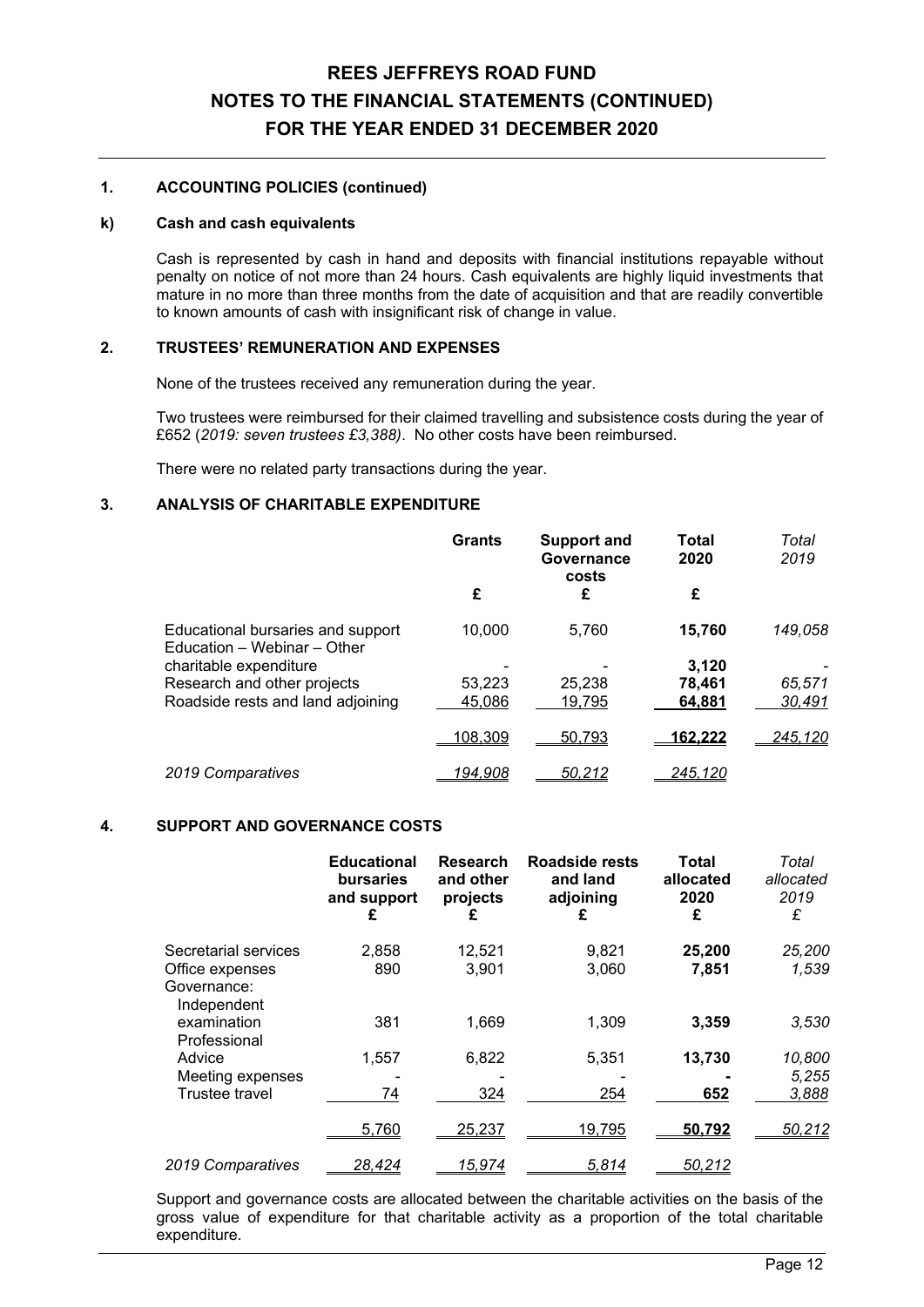### **5. ANALYSIS OF GRANTS**

|                                                                                                       | <b>Grants to</b><br><b>Institutions</b><br>£ | <b>Grants to</b><br><b>Individuals</b><br>£ | 2020<br>£                  | Total<br>2019               |
|-------------------------------------------------------------------------------------------------------|----------------------------------------------|---------------------------------------------|----------------------------|-----------------------------|
| Educational bursaries and support<br>Research and other projects<br>Roadside rests and land adjoining | 53,223<br>45,086                             | 10.000                                      | 10,000<br>53,223<br>45,086 | 120,634<br>49,597<br>24,677 |
|                                                                                                       | 98,309                                       | 10.000                                      | <u> 108.309</u>            | 194,908                     |
| 2019 Comparatives                                                                                     | <u>114,908</u>                               | <u>80,000</u>                               | <u>194.908</u>             |                             |

### **6. INSTITUTIONAL GRANTS**

|                                                              | 2020<br>£ | 2019<br>£      |
|--------------------------------------------------------------|-----------|----------------|
| Education:                                                   |           |                |
|                                                              |           |                |
| Children's Radio - What a Road                               |           | 10,450         |
| Education without Borders - Design Challenge                 |           | 10,000         |
| CIHT - Transport Visions Phase 0<br>Living Paintings - VROOM |           | 4,500<br>5,684 |
| DriveSafe and StaySafe - The Conies                          |           | 10,000         |
|                                                              |           |                |
| Research                                                     |           |                |
| <b>ADEPT Highway Trees Study</b>                             | 25,000    |                |
| Aston University - Older Driver Research                     |           | 25,000         |
| CIRIA - Gully Pots                                           | 7,500     |                |
| <b>CIRIA - Linear Assets</b>                                 |           | 12,000         |
| IAM - Driver Distraction Study                               |           | 22,500         |
| <b>Independent Transport Commission</b>                      |           | (9, 200)       |
| PLANTLIFE DePoT Study<br>Rees Jeffreys Major Roads Project   | 24,980    | 3,297          |
| Cardiff University - DCD study                               | (4, 257)  |                |
| <b>UWE</b> - Taunton Road Capacity Study                     |           | (9,000)        |
| <b>York Civic Trust</b>                                      |           | 5,000          |
| Physical                                                     |           |                |
| <b>Backroads Active Travel</b>                               | 7,086     |                |
| Brecon Beacons NPA - Llwyn - oon Reservoir                   |           | 11,708         |
| Cumbria WLT - Get Cumbria Buzzing                            |           | 12,969         |
| Hainaker Windmill Rest Area                                  | 30,000    |                |
| <b>Heybridge Basin Access</b>                                | 8,000     |                |
| Total                                                        | 98,309    | 114,908        |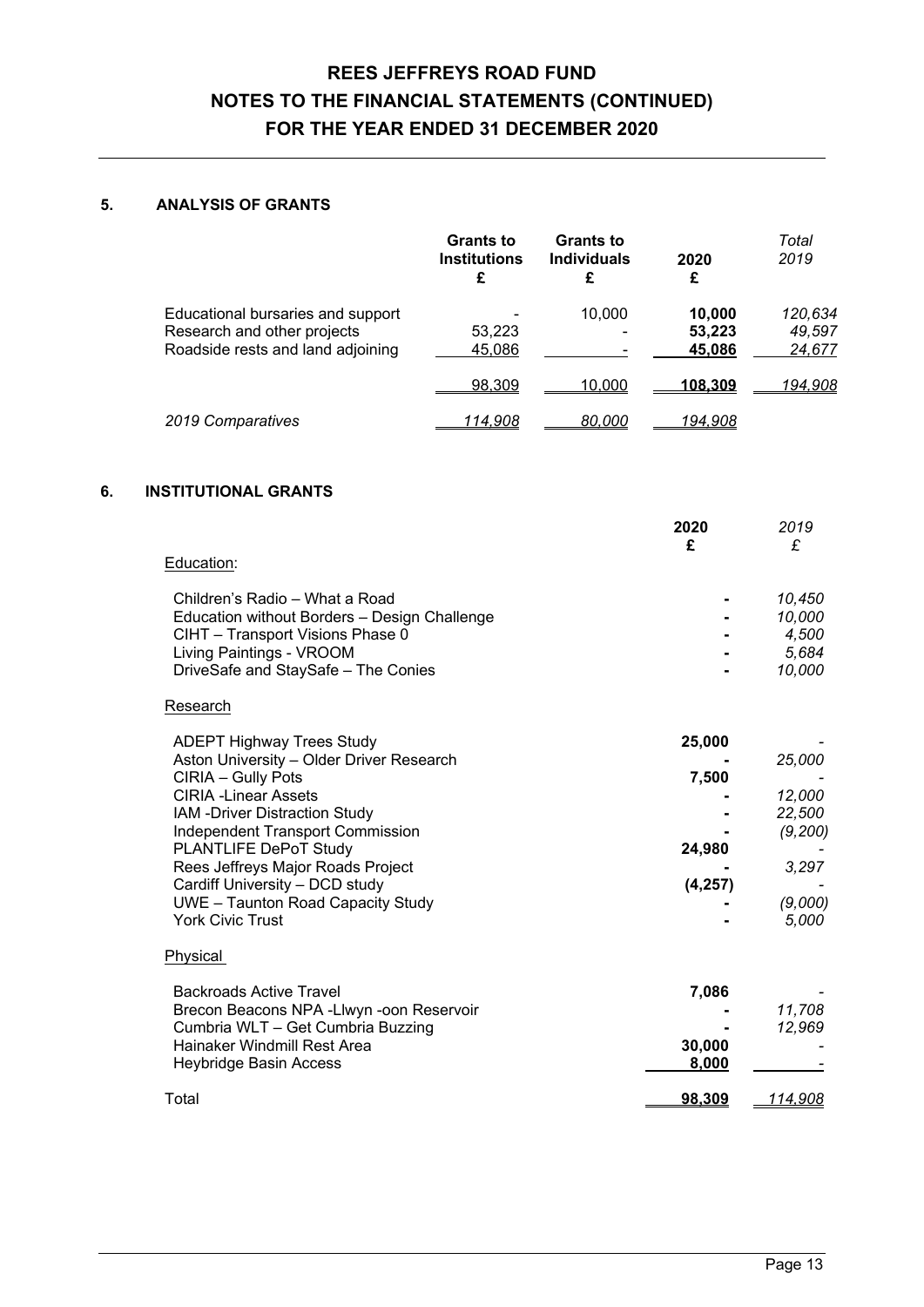### **7. UK LISTED INVESTMENTS**

| 2020<br>£   | 2019<br>£   |
|-------------|-------------|
| 6,900,792   | 6,537,967   |
| (263,283)   |             |
| 1,923,331   | 6,486,674   |
| (1,848,354) | (7,074,957) |
| 306,701     | 687,825     |
| 150,353     | 263.283     |
| 7.169.540   | 6,900,792   |
| 6.602.413   | 6.749.957   |
|             |             |

All investments are basic financial instruments and are measured at fair value.

### **Analysis of Investments**

|    | <b>UK Fixed Interest</b><br><b>Overseas Fixed Interest</b><br><b>UK Equities</b> |                     |                  | 502,633<br>71,150<br>2,722,453 | 417,890<br>70,200<br>2,729,157 |
|----|----------------------------------------------------------------------------------|---------------------|------------------|--------------------------------|--------------------------------|
|    | <b>Overseas Equities</b>                                                         |                     |                  | 2,738,579                      | 2,429,257                      |
|    | <b>Alternatives</b>                                                              |                     |                  | 984,372                        | 991,005                        |
|    | Cash                                                                             |                     |                  | 150,353                        | 263,283                        |
|    |                                                                                  |                     |                  | 7,169,540                      | 6,900,792                      |
| 8. | <b>CREDITORS:</b> Amounts falling due within one year                            |                     |                  |                                |                                |
|    |                                                                                  |                     |                  | 2020                           | 2019                           |
|    |                                                                                  |                     |                  | £                              | £                              |
|    | Grants and projects                                                              |                     |                  | 168,161                        | 227,799                        |
|    | Accruals                                                                         |                     |                  | 3,500                          | 3,500                          |
|    |                                                                                  |                     |                  | 171,661                        | <u>231,299</u>                 |
|    |                                                                                  |                     |                  |                                |                                |
|    | Movement in Grant commitments                                                    | 2020<br>£           | £                | 2019<br>£                      | £                              |
|    |                                                                                  |                     |                  |                                |                                |
|    | Commitment brought forward                                                       |                     | 227,799          |                                | 278,112                        |
|    | New Grants made<br>Grants withdrawn                                              | 112,566<br>(4, 257) |                  | 213,108<br>(18, 200)           |                                |
|    |                                                                                  |                     | 108,309          |                                | 194,908                        |
|    | Payments made                                                                    |                     | <u>(167,947)</u> |                                | (245, 221)                     |
|    | Commitment carried forward                                                       |                     | 168,161          |                                | 227,799                        |
|    |                                                                                  |                     |                  |                                |                                |